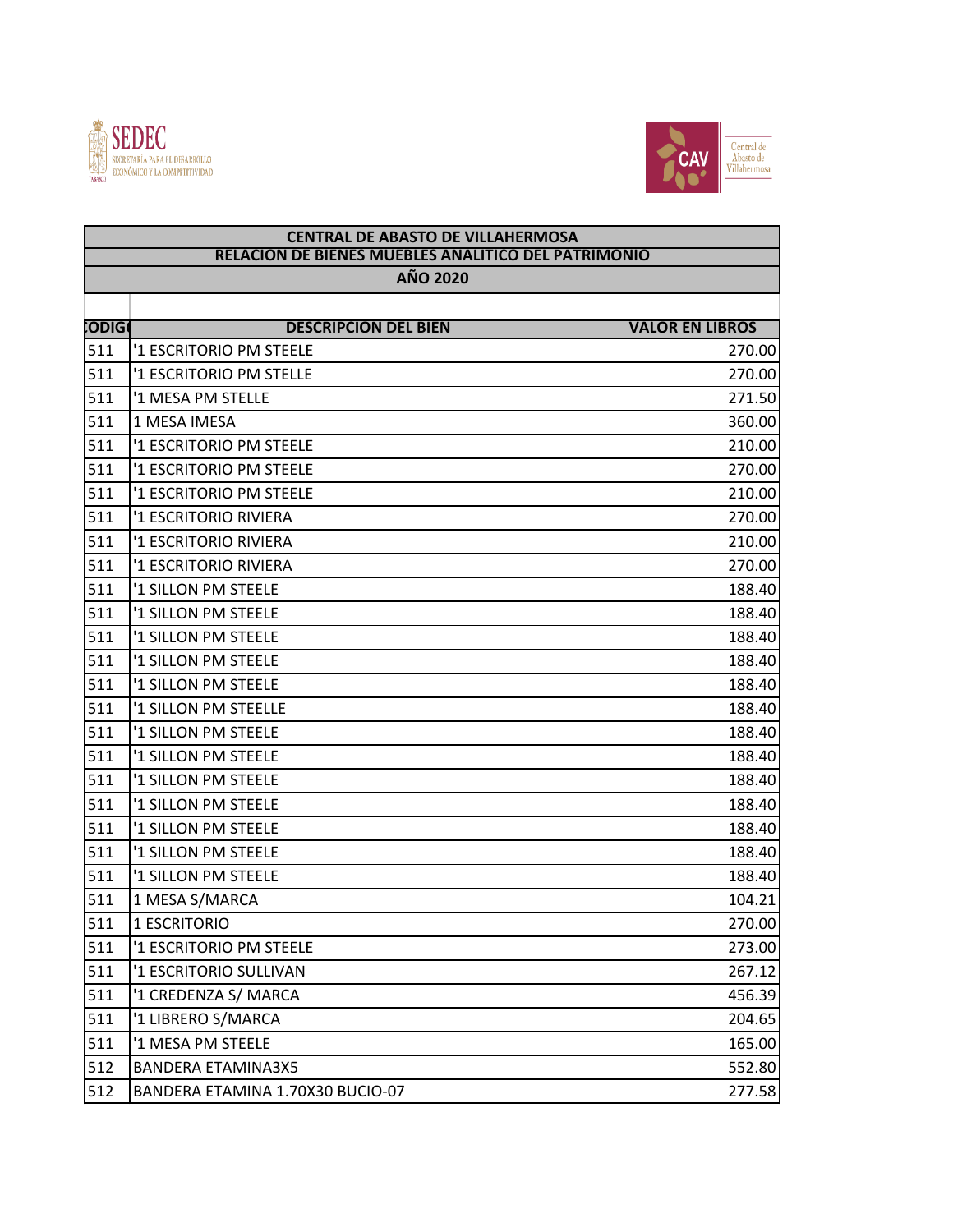| 515 | <b>MONITOR SAMSUNG LED</b>                         | 268.83    |
|-----|----------------------------------------------------|-----------|
| 515 | COMPUTADORA RFM20124412413                         | 1,408.05  |
| 515 | COMPUTADORA TS20130859569                          | 1,408.05  |
| 515 | COMPUTADORA TS20130859485                          | 1,408.05  |
| 515 | COMPUTADORA TS20130859534                          | 1,408.05  |
| 515 | COMPUTADORA TS20130859545                          | 1,408.05  |
| 515 | COMP DE ESCRITORIO COMPAQ CPUCPQ3810               | 1,580.17  |
| 515 | MONITOR HP DE 18.5" MONHPC850                      | 596.92    |
| 515 | COMPUTADORA DE ESCRITORIO HP PRESARIO 100-405LA    | 3,135.53  |
| 515 | COMPUTADORA DE ESCRITORIO LENOVO THINK 10A6A0RQLS  | 7,776.08  |
| 515 | COMPUTADORA DE ESCRIT MC DELL .MOD OPTIPLES 9020   | 12,088.74 |
| 515 | COMPU PORTATIL MCA DELL MOD INSPIRON 145458 F-8DA  | 11,552.63 |
| 515 | '1 COMPUTADORA DE ESCRITORIO DELL VOSTRO F-46387D  | 20,309.51 |
| 515 | '1 COMPUTADORA DE ESCRITORIO DELL VOSTRO F-46387D  | 20,309.51 |
| 515 | '1 COMPUTADORA DE ESCRITORIO DELL VOSTRO F-46387D  | 20,309.51 |
| 515 | '1 COMPUTADORA DE ESCRITORIO DELL VOSTRO F-46387D  | 20,309.51 |
| 515 | '1 COMPUTADORA DE ESCRITORIO DELL VOSTRO F-46387D  | 20,309.51 |
| 515 | '1 COMPUTADORA DE ESCRITORIO DELL VOSTRO F-46387D  | 20,309.51 |
| 515 | '1 COMPUTADORA PORTATIL ACER ASPIRE F-46387D       | 18,872.05 |
| 515 | '1 COMPUTADORA PORTATIL ACER ASPIRE F-46387D       | 18,872.05 |
| 515 | '1 COMPUTADORA PORTATIL ACER ASPIRE F-46387D       | 18,872.05 |
| 515 | '1 COMPUTADORA PORTATIL ACER ASPIRE F-46387D       | 18,872.05 |
| 515 | '1 COMPUTADORA PORTATIL ACER ASPIRE F-46387D       | 18,872.05 |
| 515 | '1 COMPUTADORA PORTATIL ACER ASPIRE F-46387D       | 18,872.05 |
| 515 | '1 IMPRESORA MULTIFUNCIONAL LEXMAR F-46387D        | 12,106.60 |
| 515 | '1 IMPRESORA MULTIFUNCIONAL LEXMAR F-46387D        | 12,106.60 |
| 519 | CAMARA ST76                                        | 290.75    |
| 519 | AIRE ACONDICIONADO MINI SPLIT 12000BTUS            | 845.43    |
| 519 | AIRE ACONDICIONADO MINI SPLIT 18000BTUS            | 1,213.73  |
| 519 | COPIADORA MOD.135035CPM NUEVA/CANON                | 2,199.17  |
| 519 | AIRE ACONDICIONADO MINI SPLIT SETC121D             | 1,039.08  |
| 519 | A/C T/ SPLIT 18000 BTUS MCA MIRAGE MOD CFX18D S89  | 2,637.81  |
| 519 | A/C T/ SPLIT 18000 BTUS MCA MIRAGE MOD CFX18D S21  | 2,637.81  |
| 519 | IMPRESORA MULTIFUNCIONAL LASER CANON 8482B004AA    | 1,736.77  |
| 519 | FRIGOBAR WHIRPOOL 5 PIES CU COLOR BCO COD WS5501Q  | 1,343.67  |
| 519 | EQUIPO SONIDO F-570DB8                             | 19,817.93 |
| 519 | ENGARGOLADORA PERFLEX CODIGO 803178002             | 2,518.36  |
| 519 | MINISPLIT TCL 18000 BTU SERIE 900025 F-16F3F       | 5,942.41  |
| 519 | MINISPLIT TCL INVERTER 12000 BTU SERIE 0129 F-6F3F | 6,029.10  |
| 519 | MINISPLIT TCL INVERTER 12000 BTU SERIE 0149 F-6F3F | 6,029.10  |
| 519 | MINISPLIT TCL INVERTER 12000 BTU SERIE 0474 F-6F3F | 6,029.10  |
| 519 | MINISPLIT TCL INVERTER 12000 BTU SERIE1034 F-A315A | 5,659.36  |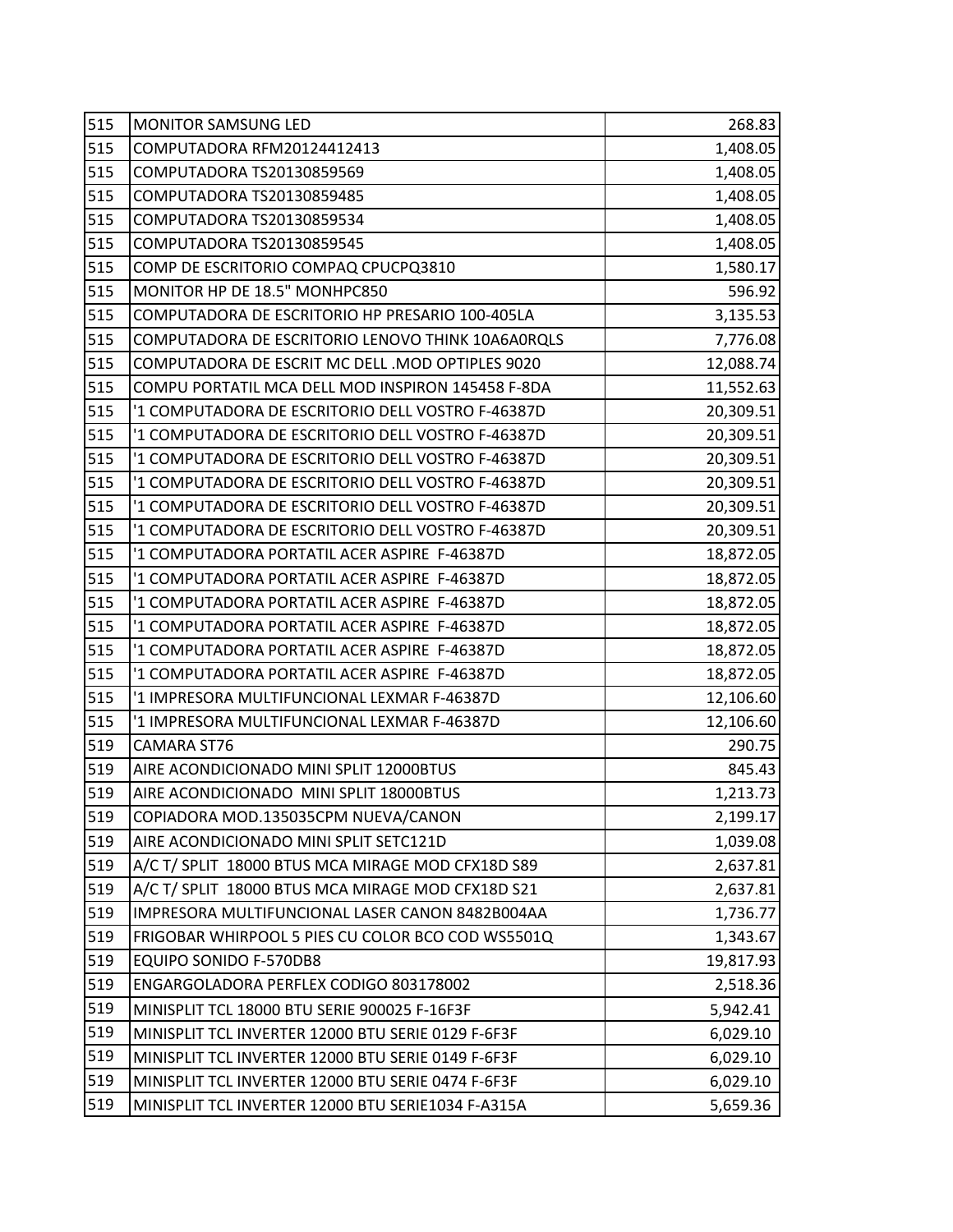| 519 | MINISPLIT DAEWOOD INVERTER 12000 BTU F-4FB2A        | 7,037.33     |
|-----|-----------------------------------------------------|--------------|
| 519 | MINISPLIT DAEWOOD INVERTER 12000 BTU F-4FB2A        | 7,037.33     |
| 519 | MINISPLIT DAEWOOD INVERTER 12000 BTU F-4FB2A        | 7,037.33     |
| 519 | MINISPLIT DAEWOOD INVERTER 12000 BTU F-4FB2A        | 7,037.33     |
| 519 | MINISPLIT MIRAGE INVERTER 18000 BTU F-4FB2A         | 9,048.00     |
| 519 | MINISPLIT MIRAGE INVERTER 18000 BTU F-4FB2A         | 9,048.00     |
| 519 | MINISPLIT MIRAGE INVERTER 18000 BTU F-4FB2A         | 9,048.00     |
| 519 | EQ. AIRE ACONDICIONADO MCA DAEWOOD, TIPO MINISPLIT  | 7,870.60     |
| 541 | CAMION CHASIS MCA INTERNATIONAL MOD CITYSTAR F-945  | 1,402,440.00 |
| 565 | RADIO KENW144-174MHZW (B2703142)                    | 535.41       |
| 565 | RADIO KENW 144-174MHZW (B2703143)                   | 535.41       |
| 565 | RADIO KENW 144-174MHZW (B2703144)                   | 535.41       |
| 565 | RADIO KENW 144-174MHZW (B2703145)                   | 535.41       |
| 565 | RADIO KENW 144-174W (B2703146)                      | 535.41       |
| 565 | RADIO PORTATIL KENWOOD MOD TK2000K SE B4907732      | 1,479.00     |
| 565 | '2-RADIOS KENWOOD MOD TK2000K SER B4903495-B4903496 | 3,740.84     |
| 569 | ESMERIL ANGULAR 7" 6000 RPM 2                       | 450.37       |
| 569 | HIDRO KARCHER MOD.G2600VH SE: 296142                | 3,574.38     |
| 569 | DESBROZADORA A GASOLINA 33CC TDES33                 | 2,446.88     |
| 569 | PODADORA A GASOLINA TRUPER TP622                    | 3,553.87     |
| 569 | DESBROZADORA MCA TRUPER F-3F75A                     | 3,526.40     |

**1,863,995.45**